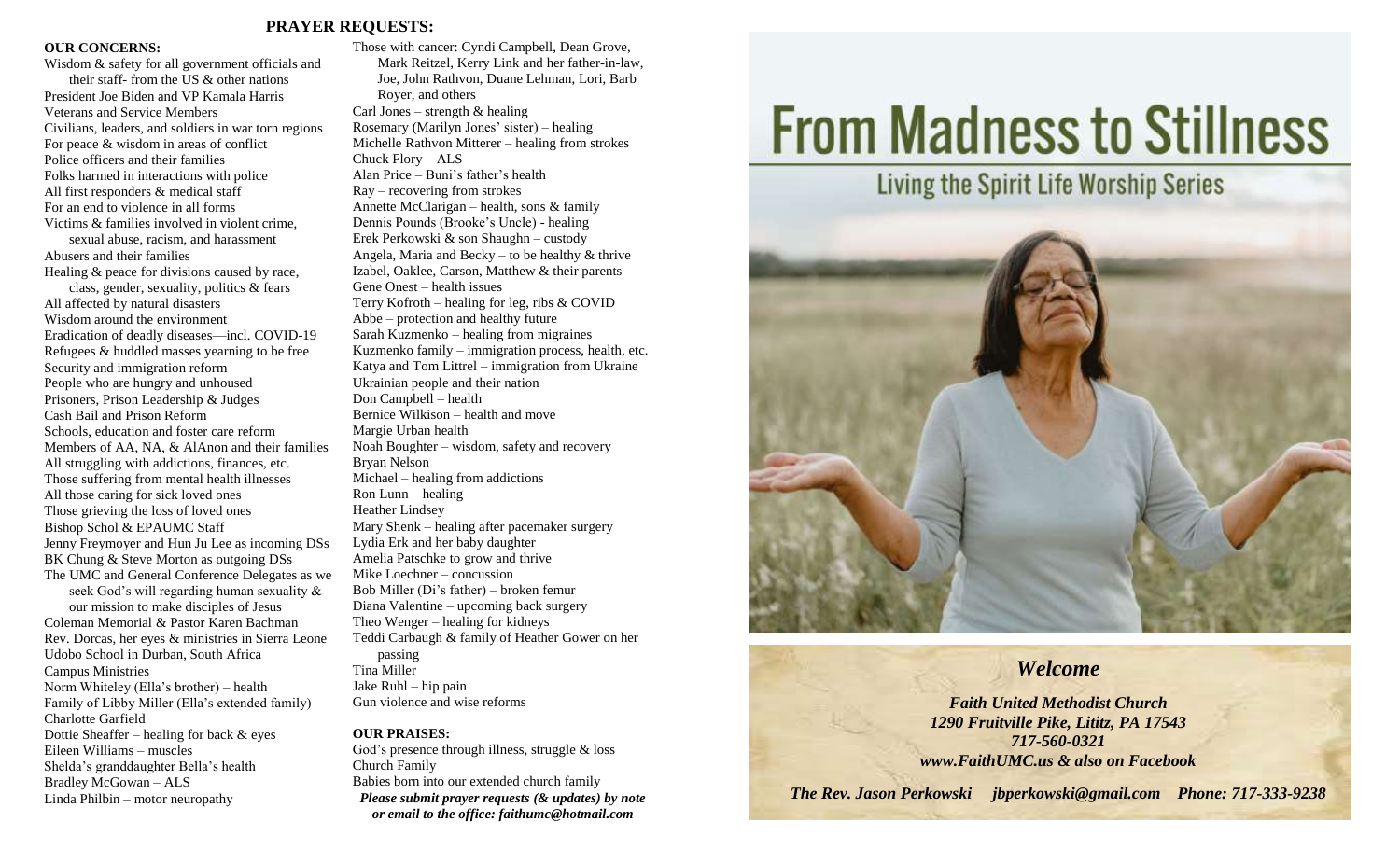# *Faith United Methodist Church*



# **June 19, 2022 at 10:30 AM – 2 nd Sunday after Pentecost, Father's Day, & Juneteenth**

**ELCOME:** We come together to worship the loving communal God who has chosen to be revealed as the Father Creator, the Son who lived among us, and the Holy Spirit who ministers powerfully within us. You are welcome in this sacred space no matter who you are; from where you have come; what experiences, struggles or gifts you bring; or the questions, doubts & beliefs you carry. We are so glad you are here – and pray you find what you came looking for! *W*

**THANKS FOR COMING:** *If you are joining us for the first time, please sign the guest book in the hallway. We would love to stay in touch with you. If you're worshiping online, please 'sign in' by commenting on the video. There are red pads in each row for everyone to sign in during the service.*

# **OUR OFFERINGS OF PRAYERS, PRESENCE, GIFTS, SERVICE & WITNESS**

*Offering plates are on the altar & by the doors to the sanctuary. You may also give online or by mail.*

| <b>GREETINGS &amp; ANNOUNCEMENTS</b> | Michelle Bame & Pastor Jason                                                                                                                                                                                                                                                                                                                                                                                                                                                                                                                                                                                      |                                                         |
|--------------------------------------|-------------------------------------------------------------------------------------------------------------------------------------------------------------------------------------------------------------------------------------------------------------------------------------------------------------------------------------------------------------------------------------------------------------------------------------------------------------------------------------------------------------------------------------------------------------------------------------------------------------------|---------------------------------------------------------|
| A TIME FOR CENTERING & PRAYER        |                                                                                                                                                                                                                                                                                                                                                                                                                                                                                                                                                                                                                   |                                                         |
| *CALL TO WORSHIP                     | When we long for the special effects we think life should offer:<br>it is enough, for us, that God comes in a soft, summer shower.<br>When we our hearts are cracked by the drought of doubt:<br>it is enough, for us, that God opens up the fountains of faith for us.<br>When our senses are deadened by the sales pitches of our culture:<br>it is enough, for us, that God wraps us in the silence of grace.<br>Written by Thom Shuman, and posted on Lectionary Liturgies. http://lectionaryliturgies.blogspot.ca/<br>Reposted: https://re-worship.blogspot.com/2013/06/call-to-worship-1-kings-19-8-15.html | Pastor Jason & God's People                             |
| *HYMN                                | There is a Balm in Gilead                                                                                                                                                                                                                                                                                                                                                                                                                                                                                                                                                                                         | <b>UMH #375</b>                                         |
| <b>SCRIPTURE LESSON</b>              | Psalm 42<br>This is the Word of the Lord $-$ Thanks be to God!                                                                                                                                                                                                                                                                                                                                                                                                                                                                                                                                                    | <b>Buni Harbison</b>                                    |
|                                      | <b>CHILDREN'S TIME &amp; HONORING FATHERS</b>                                                                                                                                                                                                                                                                                                                                                                                                                                                                                                                                                                     | <b>Pastor Jason</b>                                     |
| *HYMN                                | Be Still, My Soul                                                                                                                                                                                                                                                                                                                                                                                                                                                                                                                                                                                                 | <b>UMH #534</b>                                         |
| <b>SCRIPTURE LESSON</b>              | Galatians 3:23-29<br>This is the Word of the Lord $-$ Thanks be to God!                                                                                                                                                                                                                                                                                                                                                                                                                                                                                                                                           | <b>Buni Harbison</b>                                    |
| *HYMN                                | In Christ There is no East or West                                                                                                                                                                                                                                                                                                                                                                                                                                                                                                                                                                                | <b>UMH #548</b>                                         |
| <b>SCRIPTURE LESSON</b>              | 1 Kings 19:1-15a<br>This is the Word of the Lord $-$ Thanks be to God!                                                                                                                                                                                                                                                                                                                                                                                                                                                                                                                                            | <b>Buni Harbison</b>                                    |
| THE PRAYERS OF GOD'S PEOPLE          |                                                                                                                                                                                                                                                                                                                                                                                                                                                                                                                                                                                                                   | If worshiping online, you may post your prayer requests |

**& THE LORD'S PRAYER UMH #895**

|                         | <b>Be Still and Know</b>                                                  | <b>Faith Singers</b> |
|-------------------------|---------------------------------------------------------------------------|----------------------|
| <b>SCRIPTURE LESSON</b> | <b>Luke 8:26-39</b><br>This is the Word of the Lord $-$ Thanks be to God! | <b>Buni Harbison</b> |
| <b>SERMON</b>           | <b>From Madness to Stillness</b>                                          | <b>Pastor Jason</b>  |
| *HYMN                   | Freely, Freely                                                            | <b>UMH #389</b>      |

**Director of Worship:** Shannon Edwards **AV Tech:** Dennis Meck, Sr. **Pastor:** The Rev. Jason Perkowski **Ministers:** The People of God

# **WORSHIP SERVICES ARE ALSO BROADCAST on Facebook & our website.**

**COVID PROTOCOLS: Masks are optional.** We still sit every other row for social distancing.

**OFFICE COMMUNICATION:** Hours vary. Contact us directly for availability. Messages left on the office phone, 717-560-0321 or email: [faithumc@hotmail.com,](mailto:faithumc@hotmail.com) will be checked on weekdays. Contact Pastor Jason at 717-333-9238 o[r jbperkowski@gmail.com](mailto:jbperkowski@gmail.com) and leave a *detailed message*. He is spending time with family from Friday at Noon thru Saturday and may not respond to non-emergencies then.

**YOUTH GROUP, SUNDAYS, 5-7 PM** at Faith UMC.  $5<sup>th</sup>$ -12<sup>th</sup> graders are invited—and those just finishing 4 th grade. **Sign up in the hall** or by contacting Pastor Jason **to be the 2nd adult and/or to provide a meal.** Bring friends to join in the fun. Each week are dinner, games and a lesson. *No meeting on Father's Day 6/19*.

**CHATTING CLUB: MONDAYS AT 7 PM BY ZOOM** Everyone is invited to join us for these interactive discussions on different topics each week. **This week:** *"Inflation Likely to Be a 'Major Headwind' for Consumers This Summer"* On average nationwide, a gallon of regular gas now costs \$5. That's news, and the inflation in our economy is affecting us all. We will look at inflation and seek some biblical perspective. Join us at:<https://us02web.zoom.us/j/86190453518?pwd=cEVDeDljeThaaWVlYjlQWmZjTm5oUT09>

**BIBLE STUDY on THURSDAYS at 6:30 PM** with Mike Shifflet at Oregon Community UMC.

**MORNING BIBLE STUDY – FRIDAYS AT 10AM:** Join us **in person** in the Faith UMC Fellowship Hall or by Zoom: <https://us02web.zoom.us/j/83172825482?pwd=VzBkd2p0ci9KZ1BqMUZqN1NOamh4dz09>

**IN NEED OF HELP:** Contact Pastor Jason. You can also dial **2-1-1 or visit [www.211.org](http://www.211.org/)** to reach the **United Way Call Center** for **social services. The Crisis Intervention Lifeline is (717) 394-2631.**

**POWER Interfaith Lancaster County** is part of a statewide group of people of faith working on making our commonwealth more just. They are working on fair funding for public schools, positive interactions between police & communities, a healthier environment & climate, economic justice, etc. Pastor Jason invites anyone interested in learning more to contact him. **Pastor Jason would like to see our church officially engage in this work with POWER Interfaith as well as considering starting a Church and Society Team at Faith UMC.**

**OFFERING TITHES TO THE LORD:** You can direct gifts to **General Ministry, Debt Reduction / Building Fund**, etc. Mark preferences in the memo. You can mail a check or **donate through the website.**